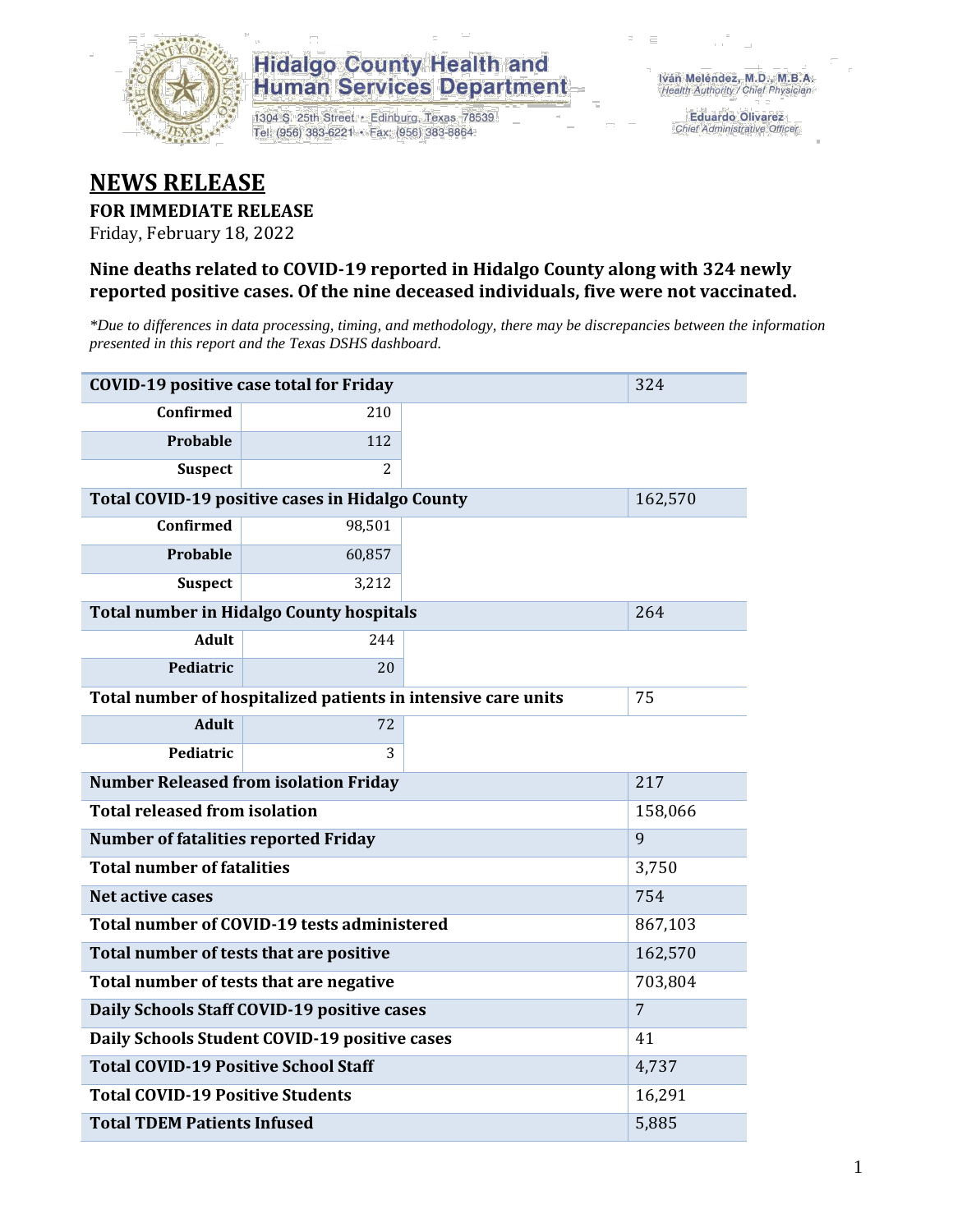

1304 S. 25th Street · Edinburg, Texas 78539 Tel: (956) 383-6221 · Fax: (956) 383-8864

**Eduardo Olivarez** Chief Administrative Officer

*Hidalgo County uses the case status definition provided by the Texas Department of State Health Service's 2020 Epi Case Criteria Guide revised November 2020.*

- *1. Confirmed: A person who has tested positive through a molecular or PCR (oral or nasal swabs) test that looks for the presence of the virus's genetic material.*
- *2. Probable: A person who meets presumptive laboratory evidence through detection of COVID-19 by antigen test in a respiratory specimen.*
- *3. Suspect: A person who meets supported laboratory evidence through detection of specific antibodies in serum, plasma, whole body, and no prior history of being confirmed or probable case.*

*For more information of case status definition for COVID-19, please refer to:*

<https://www.dshs.state.tx.us/IDCU/investigation/epi-case-criteria-guide/2020-Epi-Case-Criteria-Guide.pdf>

| <b>Age Range</b> | <b>Number of Cases</b> |
|------------------|------------------------|
| $0 - 11$         | 30                     |
| 12-19            | 41                     |
| 20s              | 51                     |
| 30 <sub>s</sub>  | 55                     |
| 40s              | 40                     |
| 50s              | 38                     |
| 60s              | 30                     |
| $70+$            | 39                     |
| Total:           | 324                    |
|                  |                        |

Case Breakdown by Age Group: The deaths include:

|                | <b>Age Range</b> | Gender | <b>City</b> |
|----------------|------------------|--------|-------------|
| $\mathbf{1}$   | 30s              | Male   | Alamo       |
| $\overline{2}$ | 50s              | Male   | Edinburg    |
| 3              | 60s              | Male   | Edinburg    |
| 4              | 60s              | Male   | Mission     |
| 5              | $70+$            | Female | Mission     |
| 6              | $70+$            | Male   | Pharr       |
| $\overline{7}$ | $70+$            | Male   | San Juan    |
| 8              | 70+              | Female | Weslaco     |
| 9              | $70+$            | Female | Weslaco     |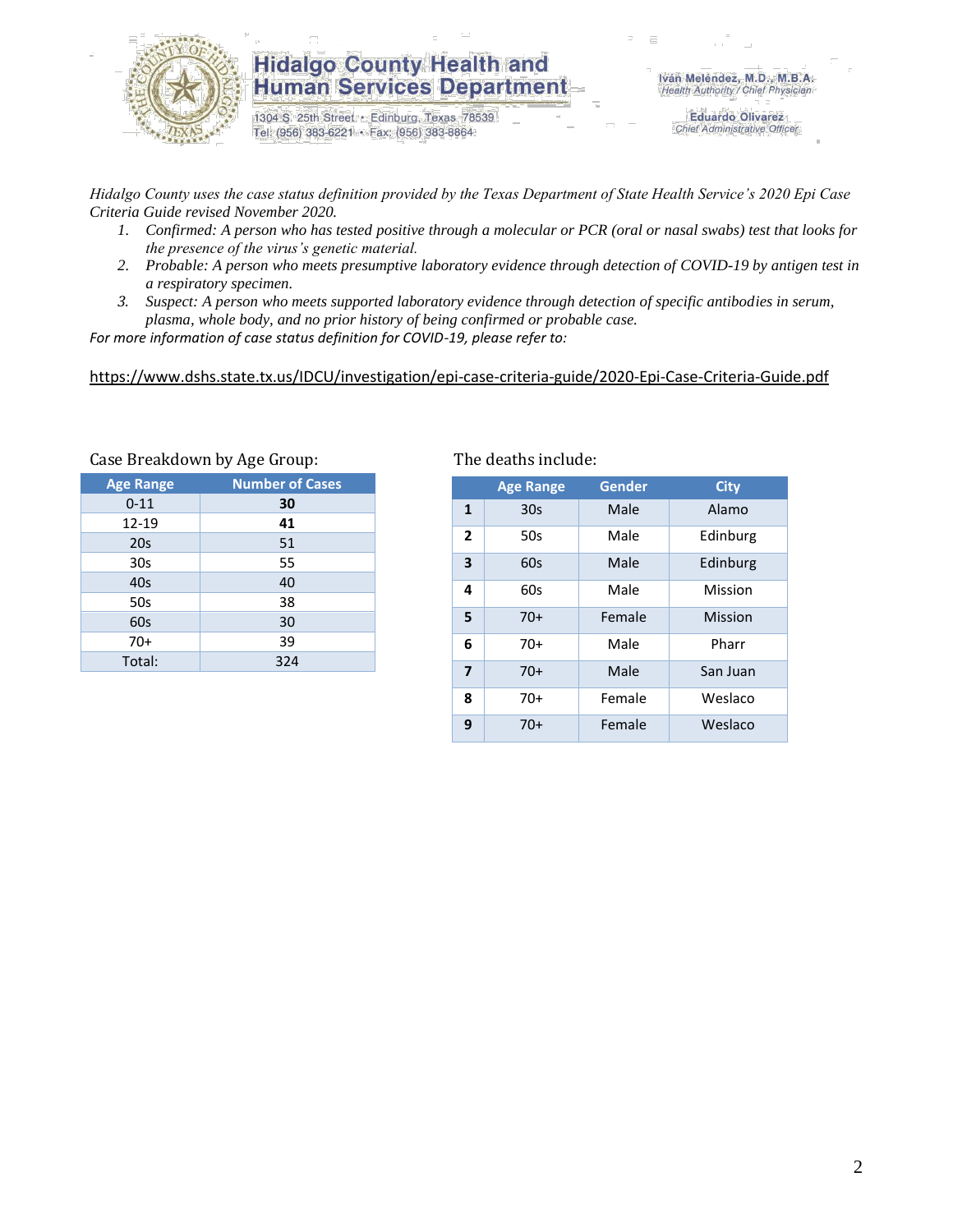

1304 S. 25th Street • Edinburg, Texas 78539<br>Tel: (956) 383-6221 • Fax: (956) 383-8864

Iván Meléndez, M.D., M.B.A.<br>Health Authority / Chief Physician

Eduardo Olivarez<br>Chief Administrative Officer

#### Friday, February 18, 2022 positive cases include:

|                         | <b>Age Range</b> | Gender    | <b>City</b> |     | <b>Age Range</b> | Gender    | <b>City</b> |
|-------------------------|------------------|-----------|-------------|-----|------------------|-----------|-------------|
| 1                       | $0 - 19$         | M         | Alamo       | 163 | 20s              | F         | Mercedes    |
| 2                       | 30 <sub>s</sub>  | м         | Alamo       | 164 | 20s              | F         | Mercedes    |
| 3                       | 30 <sub>s</sub>  | M         | Alamo       | 165 | 30 <sub>s</sub>  | F         | Mercedes    |
| 4                       | 30 <sub>s</sub>  | F         | Alamo       | 166 | 30 <sub>s</sub>  | F         | Mercedes    |
| 5                       | 40s              | F         | Alamo       | 167 | 30 <sub>s</sub>  | F         | Mercedes    |
| 6                       | 60s              | M         | Alamo       | 168 | 30 <sub>s</sub>  | M         | Mercedes    |
| $\overline{\mathbf{z}}$ | 60s              | M         | Alamo       | 169 | 40s              | F         | Mercedes    |
| 8                       | 60s              | F         | Alamo       | 170 | 40s              | M         | Mercedes    |
| 9                       | $70+$            | F         | Alamo       | 171 | 40s              | F         | Mercedes    |
| 10                      | $70+$            | F         | Alamo       | 172 | 40s              | F         | Mercedes    |
| 11                      | $0 - 19$         | M         | Alton       | 173 | 40s              | F         | Mercedes    |
| 12                      | $0 - 19$         | M         | Alton       | 174 | 50s              | F         | Mercedes    |
| 13                      | $0 - 19$         | F         | Alton       | 175 | 50s              | F         | Mercedes    |
| 14                      | 20s              | M         | Alton       | 176 | 50s              | M         | Mercedes    |
| 15                      | 30 <sub>s</sub>  | F         | Alton       | 177 | 50s              | F         | Mercedes    |
| 16                      | 30 <sub>s</sub>  | F         | Alton       | 178 | 60s              | F         | Mercedes    |
| 17                      | 30 <sub>s</sub>  | ${\sf M}$ | Alton       | 179 | 60s              | F         | Mercedes    |
| 18                      | 30 <sub>s</sub>  | M         | Alton       | 180 | 60s              | F         | Mercedes    |
| 19                      | $70+$            | F         | Alton       | 181 | 60s              | F         | Mercedes    |
| 20                      | $0 - 19$         | M         | Donna       | 182 | 60s              | M         | Mercedes    |
| 21                      | $0 - 19$         | ${\sf M}$ | Donna       | 183 | 60s              | ${\sf M}$ | Mercedes    |
| 22                      | 20s              | M         | Donna       | 184 | $70+$            | F         | Mercedes    |
| 23                      | 20s              | M         | Donna       | 185 | $70+$            | F         | Mercedes    |
| 24                      | 20s              | F         | Donna       | 186 | $70+$            | F         | Mercedes    |
| 25                      | 20s              | M         | Donna       | 187 | $70+$            | F         | Mercedes    |
| 26                      | 30s              | M         | Donna       | 188 | $70+$            | F         | Mercedes    |
| 27                      | 30s              | F         | Donna       | 189 | $70+$            | F         | Mercedes    |
| 28                      | 30s              | F.        | Donna       | 190 | $70+$            | F.        | Mercedes    |
| 29                      | 30 <sub>s</sub>  | M         | Donna       | 191 | $70+$            | M         | Mercedes    |
| 30                      | 40s              | F         | Donna       | 192 | $0 - 19$         | M         | Mission     |
| 31                      | 50s              | M         | Donna       | 193 | $0 - 19$         | F         | Mission     |
| 32                      | 50s              | F         | Donna       | 194 | $0 - 19$         | F         | Mission     |
| 33                      | 50s              | M         | Donna       | 195 | $0 - 19$         | F         | Mission     |
| 34                      | 50s              | M         | Donna       | 196 | $0 - 19$         | M         | Mission     |
| 35                      | 60s              | M         | Donna       | 197 | $0 - 19$         | M         | Mission     |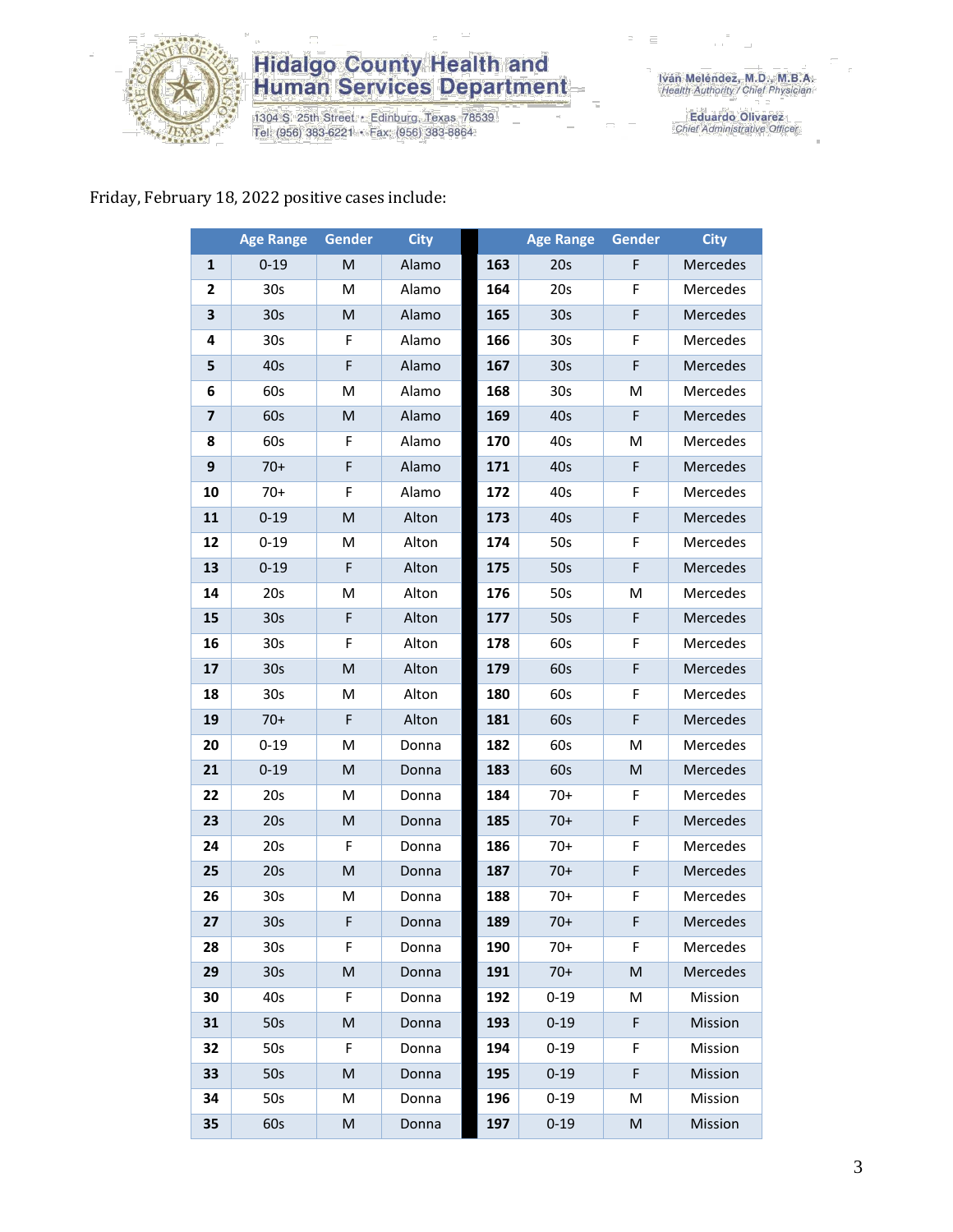

1304 S. 25th Street • Edinburg, Texas 78539<br>Tel: (956) 383-6221 • Fax: (956) 383-8864

Eduardo Olivarez<br>Chief Administrative Officer

| 36 | $70+$           | M           | Donna    | 198 | $0 - 19$        | F  | Mission |
|----|-----------------|-------------|----------|-----|-----------------|----|---------|
| 37 | $70+$           | F           | Donna    | 199 | $0 - 19$        | M  | Mission |
| 38 | $0 - 19$        | F           | Edinburg | 200 | $0 - 19$        | F  | Mission |
| 39 | $0 - 19$        | $\mathsf F$ | Edinburg | 201 | $0 - 19$        | F  | Mission |
| 40 | $0 - 19$        | M           | Edinburg | 202 | $0 - 19$        | M  | Mission |
| 41 | $0 - 19$        | F           | Edinburg | 203 | $0 - 19$        | F  | Mission |
| 42 | $0 - 19$        | F           | Edinburg | 204 | $0 - 19$        | M  | Mission |
| 43 | $0 - 19$        | F           | Edinburg | 205 | 20s             | F  | Mission |
| 44 | $0 - 19$        | F           | Edinburg | 206 | 20s             | F  | Mission |
| 45 | $0 - 19$        | M           | Edinburg | 207 | 20s             | M  | Mission |
| 46 | 20s             | M           | Edinburg | 208 | 20s             | F  | Mission |
| 47 | 20s             | M           | Edinburg | 209 | 20s             | F  | Mission |
| 48 | 20s             | F           | Edinburg | 210 | 30s             | F  | Mission |
| 49 | 20s             | $\mathsf F$ | Edinburg | 211 | 30 <sub>s</sub> | F  | Mission |
| 50 | 20s             | F           | Edinburg | 212 | 30 <sub>s</sub> | F  | Mission |
| 51 | 20s             | $\mathsf F$ | Edinburg | 213 | 30 <sub>s</sub> | F  | Mission |
| 52 | 20s             | M           | Edinburg | 214 | 30 <sub>s</sub> | F  | Mission |
| 53 | 20s             | F           | Edinburg | 215 | 40s             | M  | Mission |
| 54 | 20s             | M           | Edinburg | 216 | 40s             | M  | Mission |
| 55 | 20s             | F           | Edinburg | 217 | 40s             | F  | Mission |
| 56 | 20s             | M           | Edinburg | 218 | 40s             | M  | Mission |
| 57 | 30 <sub>s</sub> | F           | Edinburg | 219 | 50s             | F  | Mission |
| 58 | 30s             | M           | Edinburg | 220 | 50s             | F  | Mission |
| 59 | 30 <sub>s</sub> | F           | Edinburg | 221 | 60s             | F  | Mission |
| 60 | 30 <sub>s</sub> | F           | Edinburg | 222 | 60s             | M  | Mission |
| 61 | 30 <sub>s</sub> | ${\sf M}$   | Edinburg | 223 | 60s             | F  | Mission |
| 62 | 30s             | F           | Edinburg | 224 | 60s             | F  | Mission |
| 63 | 30 <sub>s</sub> | M           | Edinburg | 225 | 60s             | M  | Mission |
| 64 | 30s             | F           | Edinburg | 226 | $70+$           | F  | Mission |
| 65 | 30 <sub>s</sub> | $\mathsf F$ | Edinburg | 227 | $70+$           | M  | Mission |
| 66 | 30 <sub>s</sub> | F           | Edinburg | 228 | $70+$           | M  | Mission |
| 67 | 40s             | F           | Edinburg | 229 | $70+$           | M  | Mission |
| 68 | 40s             | F           | Edinburg | 230 | $70+$           | M  | Mission |
| 69 | 40s             | $\mathsf F$ | Edinburg | 231 | $70+$           | F  | Mission |
| 70 | 40s             | F           | Edinburg | 232 | $70+$           | M  | Mission |
| 71 | 40s             | M           | Edinburg | 233 | $70+$           | M  | Mission |
| 72 | 40s             | F           | Edinburg | 234 | $70+$           | F. | Mission |
| 73 | 40s             | M           | Edinburg | 235 | $70+$           | M  | Mission |
| 74 | 40s             | M           | Edinburg | 236 | $0 - 19$        | F  | Pharr   |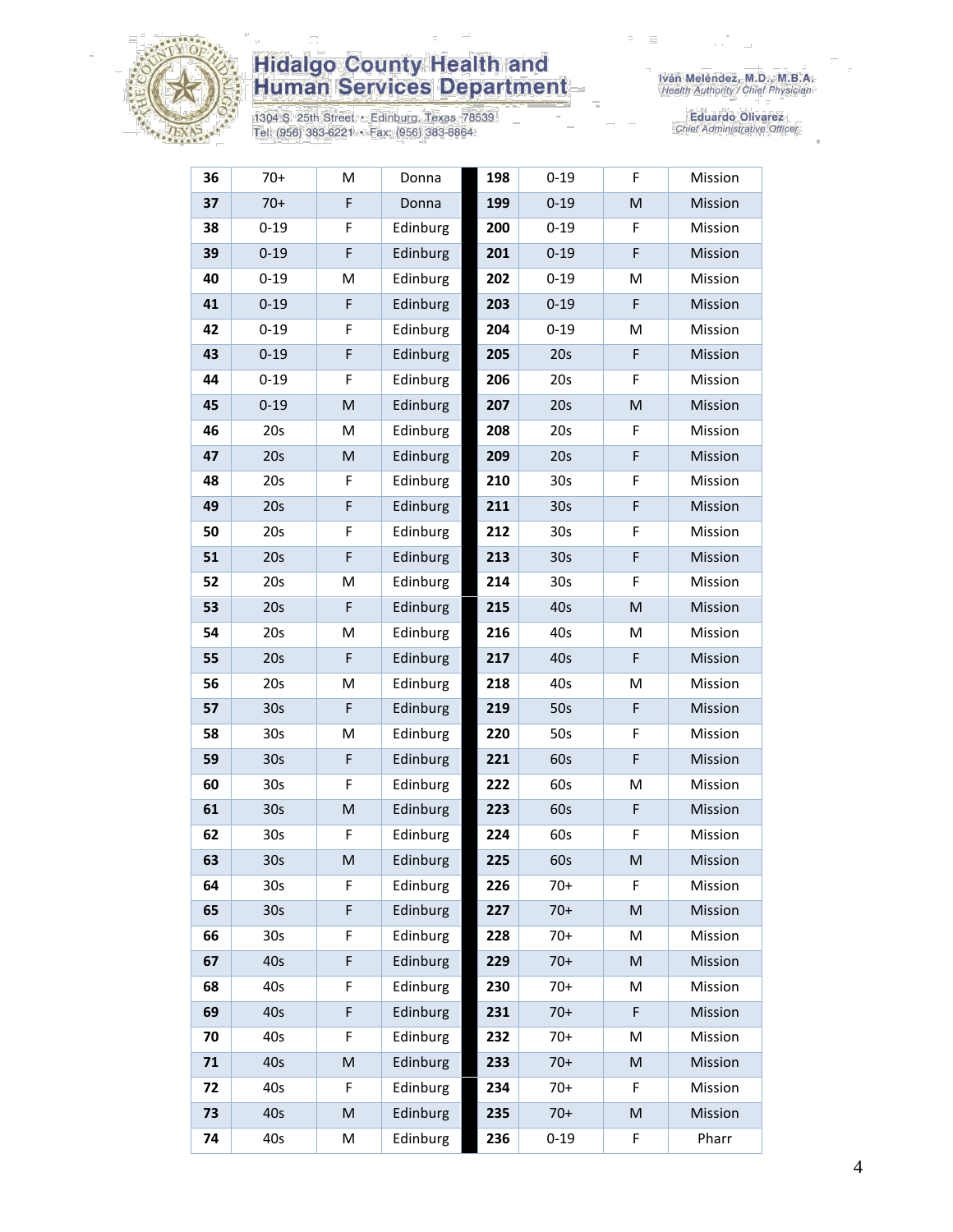

1304 S. 25th Street • Edinburg, Texas 78539<br>Tel: (956) 383-6221 • Fax: (956) 383-8864

Eduardo Olivarez<br>Chief Administrative Officer

| 75  | 40s             | M                                                                                                          | Edinburg | 237 | $0 - 19$        | M         | Pharr       |
|-----|-----------------|------------------------------------------------------------------------------------------------------------|----------|-----|-----------------|-----------|-------------|
| 76  | 50s             | F                                                                                                          | Edinburg | 238 | $0 - 19$        | F         | Pharr       |
| 77  | 50s             | F                                                                                                          | Edinburg | 239 | $0 - 19$        | F         | Pharr       |
| 78  | 50s             | M                                                                                                          | Edinburg | 240 | 20s             | M         | Pharr       |
| 79  | 50s             | M                                                                                                          | Edinburg | 241 | 20s             | M         | Pharr       |
| 80  | 50s             | F                                                                                                          | Edinburg | 242 | 20s             | F         | Pharr       |
| 81  | 50s             | F                                                                                                          | Edinburg | 243 | 20s             | M         | Pharr       |
| 82  | 50s             | M                                                                                                          | Edinburg | 244 | 20s             | F         | Pharr       |
| 83  | 50s             | $\mathsf F$                                                                                                | Edinburg | 245 | 30s             | F         | Pharr       |
| 84  | 50s             | F                                                                                                          | Edinburg | 246 | 30 <sub>s</sub> | F         | Pharr       |
| 85  | 60s             | $\mathsf{M}% _{T}=\mathsf{M}_{T}\!\left( a,b\right) ,\ \mathsf{M}_{T}=\mathsf{M}_{T}\!\left( a,b\right) ,$ | Edinburg | 247 | 40s             | F         | Pharr       |
| 86  | 60s             | M                                                                                                          | Edinburg | 248 | 40s             | M         | Pharr       |
| 87  | 60s             | ${\sf M}$                                                                                                  | Edinburg | 249 | 40s             | ${\sf M}$ | Pharr       |
| 88  | 60s             | F                                                                                                          | Edinburg | 250 | 40s             | M         | Pharr       |
| 89  | 60s             | $\mathsf{M}% _{T}=\mathsf{M}_{T}\!\left( a,b\right) ,\ \mathsf{M}_{T}=\mathsf{M}_{T}\!\left( a,b\right) ,$ | Edinburg | 251 | 40s             | F         | Pharr       |
| 90  | $70+$           | M                                                                                                          | Edinburg | 252 | 40s             | F         | Pharr       |
| 91  | $70+$           | M                                                                                                          | Edinburg | 253 | 50s             | M         | Pharr       |
| 92  | $70+$           | F                                                                                                          | Edinburg | 254 | 60s             | M         | Pharr       |
| 93  | $0 - 19$        | $\mathsf{M}% _{T}=\mathsf{M}_{T}\!\left( a,b\right) ,\ \mathsf{M}_{T}=\mathsf{M}_{T}\!\left( a,b\right) ,$ | Hidalgo  | 255 | $70+$           | M         | Pharr       |
| 94  | $0 - 19$        | M                                                                                                          | Hidalgo  | 256 | $0 - 19$        | M         | San Juan    |
| 95  | $0 - 19$        | ${\sf M}$                                                                                                  | Hidalgo  | 257 | $0 - 19$        | F         | San Juan    |
| 96  | 40s             | M                                                                                                          | Hidalgo  | 258 | 20s             | F         | San Juan    |
| 97  | 40s             | $\mathsf F$                                                                                                | Hidalgo  | 259 | 30 <sub>s</sub> | F         | San Juan    |
| 98  | 60s             | M                                                                                                          | Hidalgo  | 260 | 30 <sub>s</sub> | F         | San Juan    |
| 99  | $0 - 19$        | F                                                                                                          | McAllen  | 261 | 50s             | M         | San Juan    |
| 100 | $0 - 19$        | F                                                                                                          | McAllen  | 262 | 60s             | F         | San Juan    |
| 101 | $0 - 19$        | F                                                                                                          | McAllen  | 263 | 60s             | ${\sf M}$ | San Juan    |
| 102 | $0 - 19$        | M                                                                                                          | McAllen  | 264 | $0 - 19$        | F         | Undisclosed |
| 103 | $0 - 19$        | F                                                                                                          | McAllen  | 265 | $0 - 19$        | F         | Undisclosed |
| 104 | $0 - 19$        | M                                                                                                          | McAllen  | 266 | $0 - 19$        | M         | Undisclosed |
| 105 | $0 - 19$        | M                                                                                                          | McAllen  | 267 | 20s             | F         | Undisclosed |
| 106 | 20s             | M                                                                                                          | McAllen  | 268 | 20s             | M         | Undisclosed |
| 107 | 20s             | ${\sf M}$                                                                                                  | McAllen  | 269 | 20s             | F         | Undisclosed |
| 108 | 20s             | M                                                                                                          | McAllen  | 270 | 20s             | F         | Undisclosed |
| 109 | 20s             | $\mathsf F$                                                                                                | McAllen  | 271 | 20s             | F         | Undisclosed |
| 110 | 20s             | F                                                                                                          | McAllen  | 272 | 20s             | F         | Undisclosed |
| 111 | 20s             | F                                                                                                          | McAllen  | 273 | 20s             | F         | Undisclosed |
| 112 | 20s             | M                                                                                                          | McAllen  | 274 | 20s             | F         | Undisclosed |
| 113 | 30 <sub>s</sub> | F                                                                                                          | McAllen  | 275 | 30s             | F         | Undisclosed |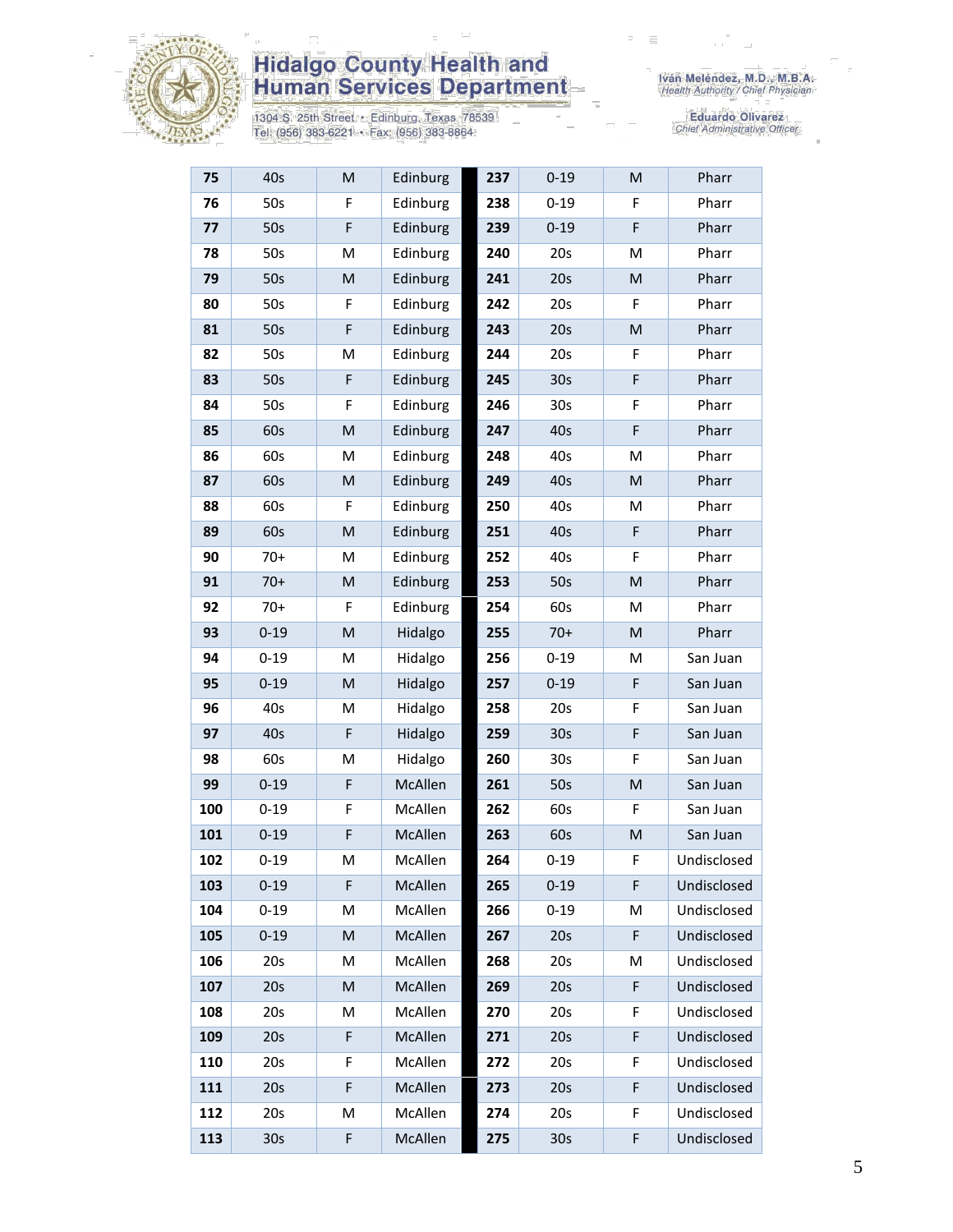

1304 S. 25th Street • Edinburg, Texas 78539<br>Tel: (956) 383-6221 • Fax: (956) 383-8864

Iván Meléndez, M.D., M.B.A.<br>Health Authority / Chief Physician

Eduardo Olivarez<br>Chief Administrative Officer

| 114 | 30 <sub>s</sub> | F | McAllen         | 276 | 30s             | M | Undisclosed |
|-----|-----------------|---|-----------------|-----|-----------------|---|-------------|
| 115 | 30 <sub>s</sub> | M | McAllen         | 277 | 30 <sub>s</sub> | M | Undisclosed |
| 116 | 30 <sub>s</sub> | U | McAllen         | 278 | 30s             | F | Undisclosed |
| 117 | 30 <sub>s</sub> | M | McAllen         | 279 | 30 <sub>s</sub> | F | Undisclosed |
| 118 | 30 <sub>s</sub> | F | McAllen         | 280 | 30s             | F | Undisclosed |
| 119 | 30 <sub>s</sub> | F | McAllen         | 281 | 40s             | F | Undisclosed |
| 120 | 30 <sub>s</sub> | F | McAllen         | 282 | 50s             | M | Undisclosed |
| 121 | 40s             | M | McAllen         | 283 | 50s             | F | Undisclosed |
| 122 | 40s             | M | McAllen         | 284 | 50s             | F | Undisclosed |
| 123 | 40s             | F | McAllen         | 285 | 50s             | F | Undisclosed |
| 124 | 40s             | F | McAllen         | 286 | 60s             | F | Undisclosed |
| 125 | 50s             | F | McAllen         | 287 | 60s             | M | Undisclosed |
| 126 | 50s             | M | McAllen         | 288 | 60s             | M | Undisclosed |
| 127 | 50s             | M | McAllen         | 289 | 60s             | M | Undisclosed |
| 128 | 50s             | F | McAllen         | 290 | $70+$           | M | Undisclosed |
| 129 | 50s             | F | McAllen         | 291 | $70+$           | F | Undisclosed |
| 130 | 50s             | М | McAllen         | 292 | $70+$           | F | Undisclosed |
| 131 | 50s             | F | McAllen         | 293 | $70+$           | M | Undisclosed |
| 132 | 60s             | M | McAllen         | 294 | $70+$           | M | Undisclosed |
| 133 | $70+$           | M | McAllen         | 295 | 20s             | F | Unknown     |
| 134 | $70+$           | F | McAllen         | 296 | $0 - 19$        | M | Weslaco     |
| 135 | $70+$           | M | McAllen         | 297 | $0 - 19$        | M | Weslaco     |
| 136 | $70+$           | М | McAllen         | 298 | 20s             | м | Weslaco     |
| 137 | $0 - 19$        | M | Mercedes        | 299 | 20s             | M | Weslaco     |
| 138 | $0 - 19$        | М | Mercedes        | 300 | 20s             | F | Weslaco     |
| 139 | $0 - 19$        | M | Mercedes        | 301 | 30 <sub>s</sub> | F | Weslaco     |
| 140 | $0 - 19$        | F | Mercedes        | 302 | 30s             | F | Weslaco     |
| 141 | $0 - 19$        | M | Mercedes        | 303 | 30s             | F | Weslaco     |
| 142 | $0 - 19$        | M | Mercedes        | 304 | 30 <sub>s</sub> | F | Weslaco     |
| 143 | $0 - 19$        | M | <b>Mercedes</b> | 305 | 30 <sub>s</sub> | F | Weslaco     |
| 144 | $0 - 19$        | Μ | Mercedes        | 306 | 30 <sub>s</sub> | M | Weslaco     |
| 145 | $0 - 19$        | M | Mercedes        | 307 | 30 <sub>s</sub> | F | Weslaco     |
| 146 | $0 - 19$        | M | Mercedes        | 308 | 40s             | F | Weslaco     |
| 147 | $0 - 19$        | M | Mercedes        | 309 | 40s             | F | Weslaco     |
| 148 | $0 - 19$        | M | Mercedes        | 310 | 40s             | F | Weslaco     |
| 149 | $0 - 19$        | F | Mercedes        | 311 | 40s             | M | Weslaco     |
| 150 | $0 - 19$        | F | Mercedes        | 312 | 40s             | F | Weslaco     |
| 151 | $0 - 19$        | M | Mercedes        | 313 | 40s             | F | Weslaco     |
| 152 | $0 - 19$        | M | Mercedes        | 314 | 40s             | F | Weslaco     |